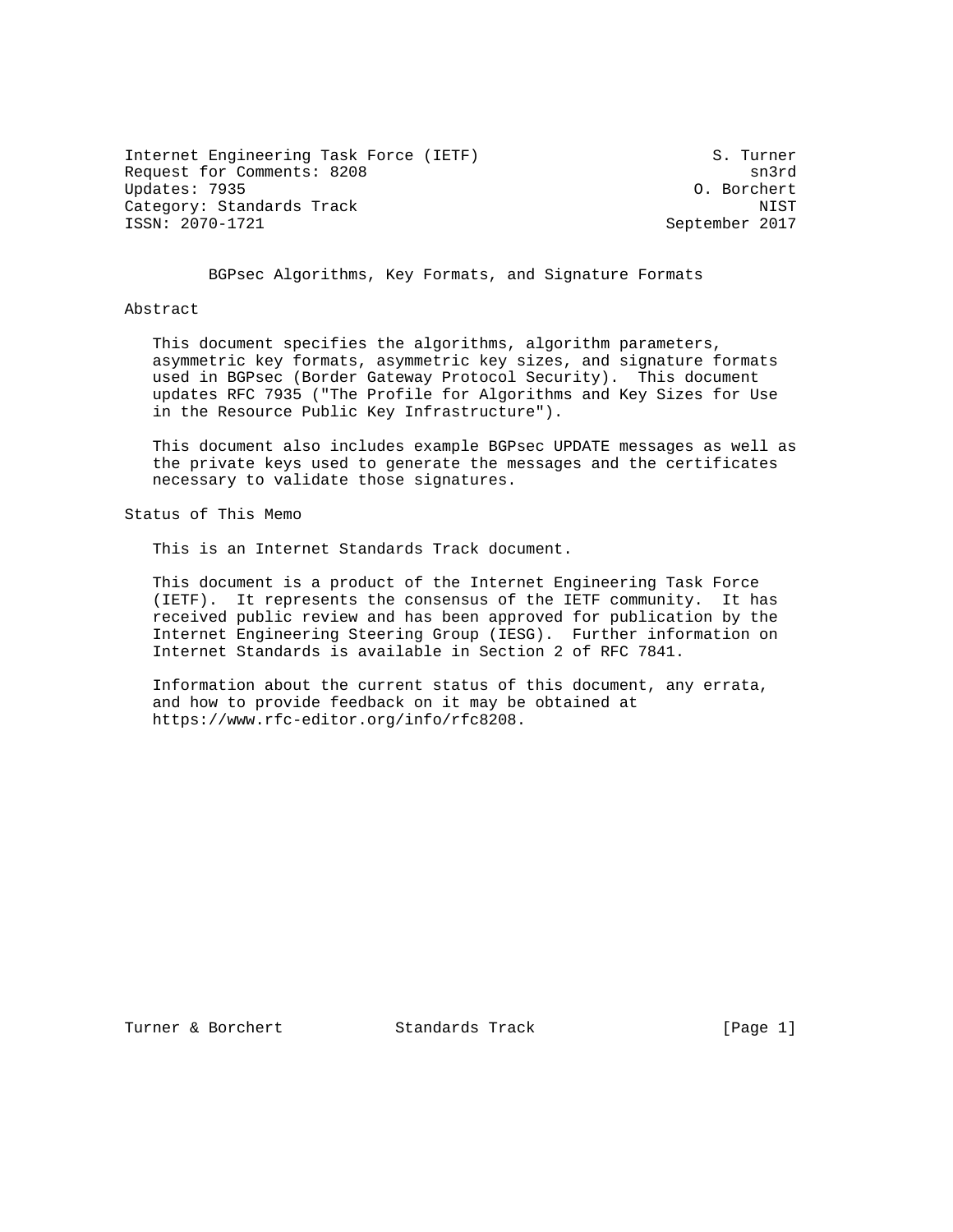## Copyright Notice

 Copyright (c) 2017 IETF Trust and the persons identified as the document authors. All rights reserved.

 This document is subject to BCP 78 and the IETF Trust's Legal Provisions Relating to IETF Documents (https://trustee.ietf.org/license-info) in effect on the date of publication of this document. Please review these documents carefully, as they describe your rights and restrictions with respect to this document. Code Components extracted from this document must include Simplified BSD License text as described in Section 4.e of the Trust Legal Provisions and are provided without warranty as

described in the Simplified BSD License.

Table of Contents

| 2.             |
|----------------|
|                |
|                |
|                |
| 4.             |
| 5.             |
| б.             |
| 7 <sub>1</sub> |
| $\mathsf{R}$   |
|                |
|                |
|                |
|                |
|                |
|                |
|                |
|                |
|                |

Turner & Borchert Standards Track [Page 2]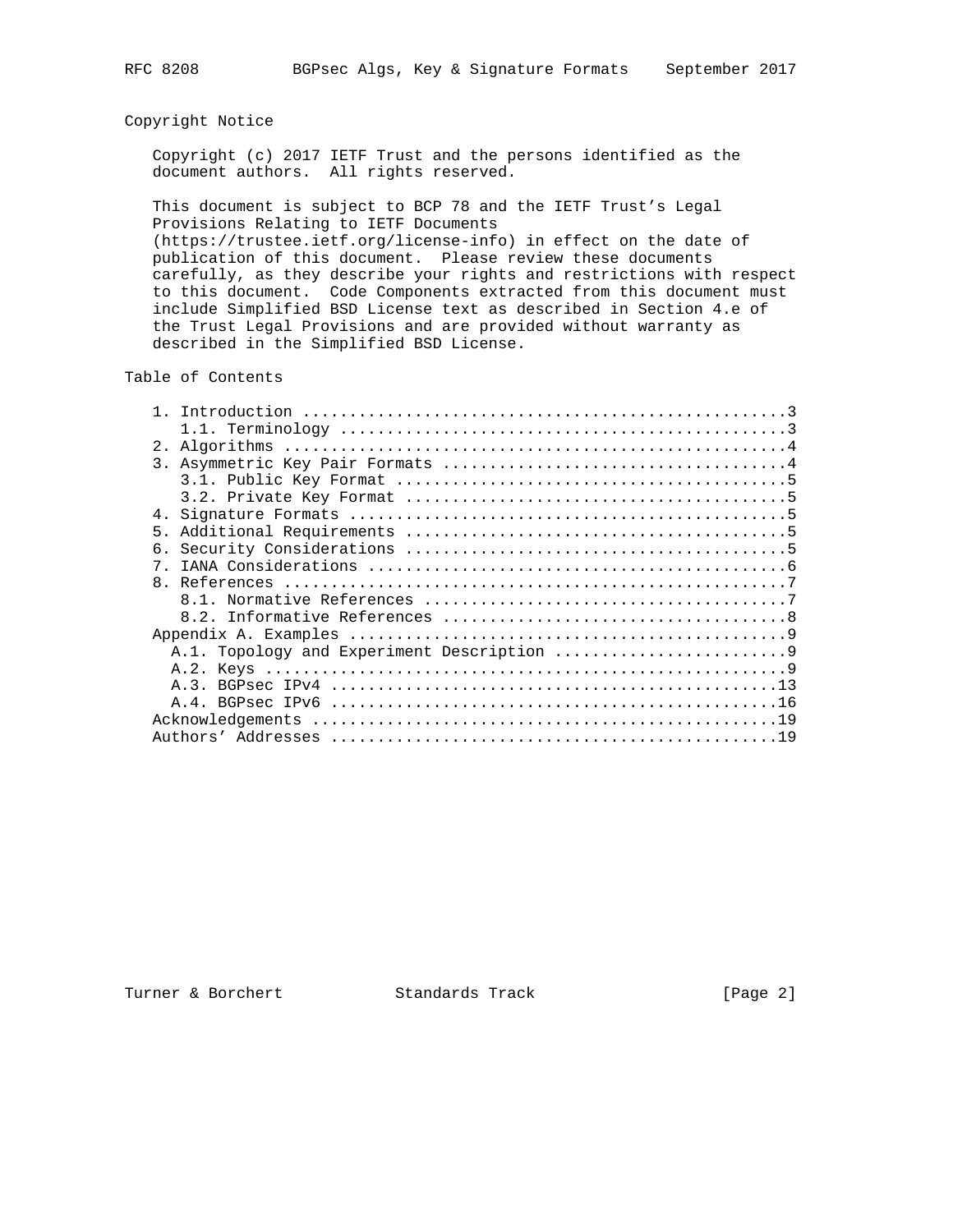1. Introduction

This document specifies the following:

- o the digital signature algorithm and parameters,
- o the hash algorithm and parameters,
- o the public and private key formats, and
- o the signature formats

 used by Resource Public Key Infrastructure (RPKI) Certification Authorities (CAs) and BGPsec (Border Gateway Protocol Security) speakers (i.e., routers). CAs use these algorithms when processing requests for BGPsec Router Certificates [RFC8209]. Examples of when BGPsec routers use these algorithms include requesting BGPsec certificates [RFC8209], signing BGPsec UPDATE messages [RFC8205], and verifying signatures on BGPsec UPDATE messages [RFC8205].

 This document updates [RFC7935] to add support for a) a different algorithm for BGPsec certificate requests, which are issued only by BGPsec speakers; b) a different Subject Public Key Info format for BGPsec certificates, which is needed for the specified BGPsec signature algorithm; and c) different signature formats for BGPsec signatures, which are needed for the specified BGPsec signature algorithm. The BGPsec certificates are differentiated from other RPKI certificates by the use of the BGPsec Extended Key Usage as defined in [RFC8209]. BGPsec uses a different algorithm [RFC6090] [DSS] as compared to the rest of the RPKI to minimize the size of the protocol exchanged between routers.

 Appendix A contains example BGPsec UPDATE messages as well as the private keys used to generate the messages and the certificates necessary to validate the signatures.

## 1.1. Terminology

 The key words "MUST", "MUST NOT", "REQUIRED", "SHALL", "SHALL NOT", "SHOULD", "SHOULD NOT", "RECOMMENDED", "NOT RECOMMENDED", "MAY", and "OPTIONAL" in this document are to be interpreted as described in BCP 14 [RFC2119] [RFC8174] when, and only when, they appear in all capitals, as shown here.

Turner & Borchert **Standards Track** [Page 3]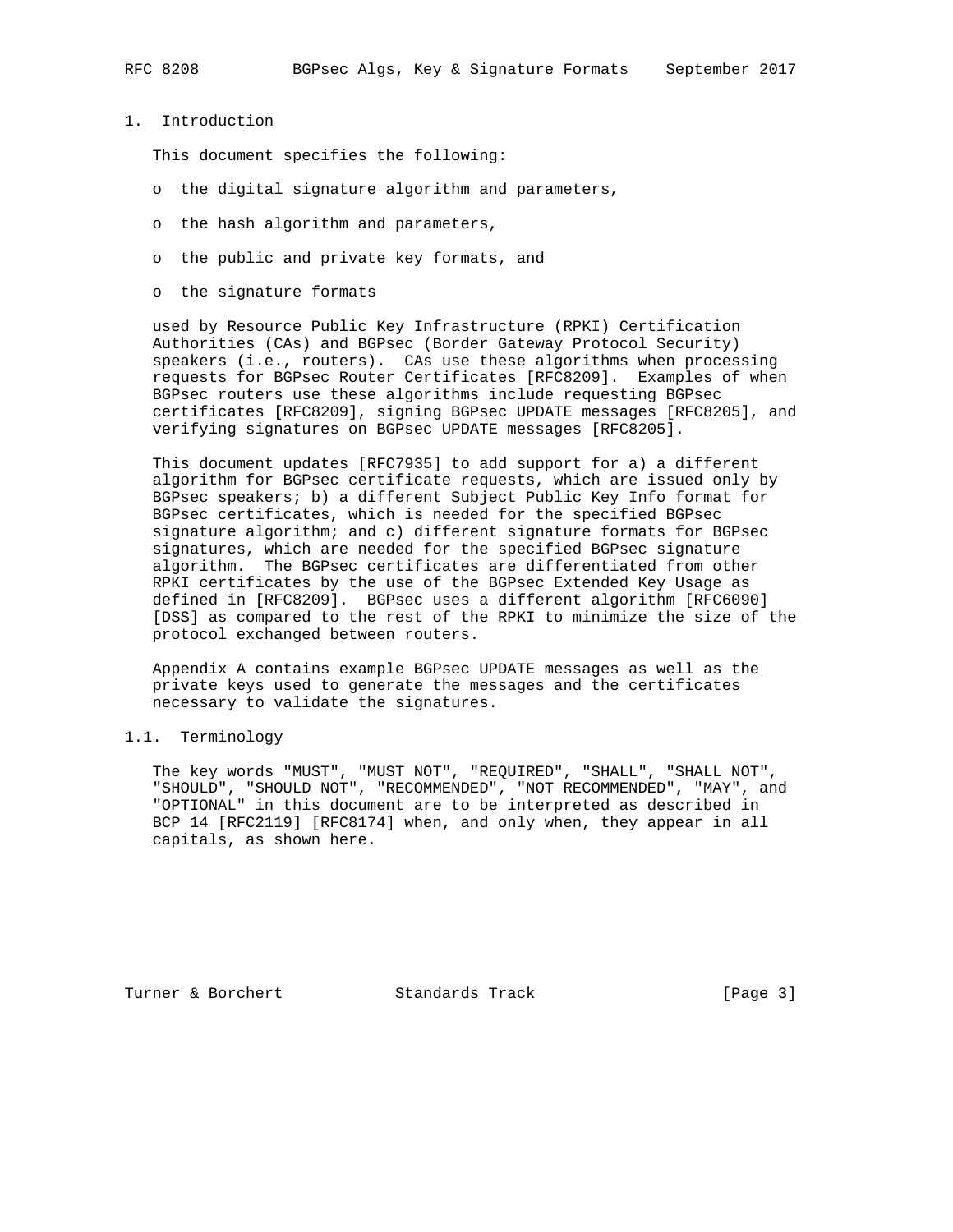2. Algorithms

 The algorithms used to compute signatures on CA certificates, BGPsec Router Certificates, and Certificate Revocation Lists (CRLs) are as specified in Section 2 of [RFC7935]. This section addresses BGPsec algorithms; for example, these algorithms are used by BGPsec routers to request BGPsec certificates, by RPKI CAs to verify BGPsec certification requests, by BGPsec routers to generate BGPsec UPDATE messages, and by BGPsec routers to verify BGPsec UPDATE messages:

- o The signature algorithm used MUST be the Elliptic Curve Digital Signature Algorithm (ECDSA) with curve P-256 [RFC6090] [DSS].
- o The hash algorithm used MUST be SHA-256 [SHS].

 Hash algorithms are not identified by themselves in certificates or BGPsec UPDATE messages. They are represented by an OID that combines the hash algorithm with the digital signature algorithm as follows:

- o The ecdsa-with-SHA256 OID [RFC5480] MUST appear in the Public-Key Cryptography Standards #10 (PKCS #10) signatureAlgorithm field [RFC2986] or in the Certificate Request Message Format (CRMF) POPOSigningKey algorithm field [RFC4211]; where the OID is placed depends on the certificate request format generated.
- o In BGPsec UPDATE messages, the ECDSA with SHA-256 algorithm suite identifier value 0x1 (see Section 7) is included in the Signature\_Block List's Algorithm Suite Identifier field.
- 3. Asymmetric Key Pair Formats

 The key formats used to compute signatures on CA certificates, BGPsec Router Certificates, and CRLs are as specified in Section 3 of [RFC7935]. This section addresses key formats found in the BGPsec Router Certificate requests and in BGPsec Router Certificates.

 The ECDSA private keys used to compute signatures for certificate requests and BGPsec UPDATE messages MUST come from the P-256 curve [RFC5480]. The public key pair MUST use the uncompressed form.

Turner & Borchert **Standards Track** [Page 4]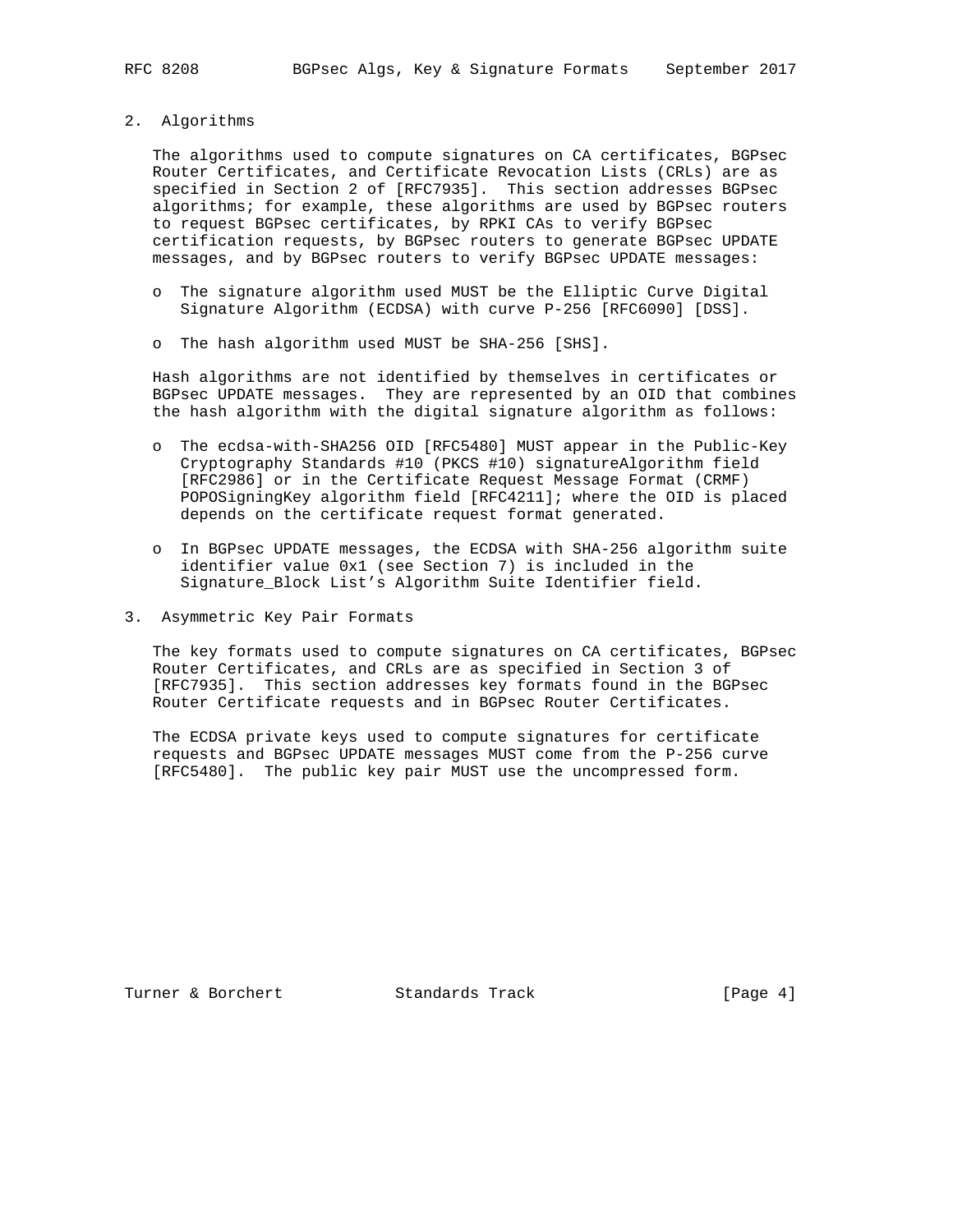### 3.1. Public Key Format

 The Subject's public key is included in subjectPublicKeyInfo [RFC5280]. It has two sub-fields: algorithm and subjectPublicKey. The values for the structures and their sub-structures follow:

- o algorithm (an AlgorithmIdentifier type): The id-ecPublicKey OID MUST be used in the algorithm field, as specified in Section 2.1.1 of [RFC5480]. The value for the associated parameters MUST be secp256r1, as specified in Section 2.1.1.1 of [RFC5480].
- o subjectPublicKey: ECPoint MUST be used to encode the certificate's subjectPublicKey field, as specified in Section 2.2 of [RFC5480].
- 3.2. Private Key Format

Local policy determines private key format.

4. Signature Formats

 The structure for the certificate's and CRL's signature field MUST be as specified in Section 4 of [RFC7935]; this is the same format used by other RPKI certificates. The structure for the certification request's and BGPsec UPDATE message's signature field MUST be as specified in Section 2.2.3 of [RFC3279].

5. Additional Requirements

 It is anticipated that BGPsec will require the adoption of updated key sizes and a different set of signature and hash algorithms over time, in order to maintain an acceptable level of cryptographic security. This profile should be updated to specify such future requirements, when appropriate.

 The recommended procedures to implement such a transition of key sizes and algorithms are specified in [RFC6916].

6. Security Considerations

 The security considerations of [RFC3279], [RFC5480], [RFC6090], [RFC7935], and [RFC8209] apply to certificates. The security considerations of [RFC3279], [RFC6090], [RFC7935], and [RFC8209] apply to certification requests. The security considerations of [RFC3279], [RFC6090], and [RFC8205] apply to BGPsec UPDATE messages. No new security considerations are introduced as a result of this specification.

Turner & Borchert **Standards Track** [Page 5]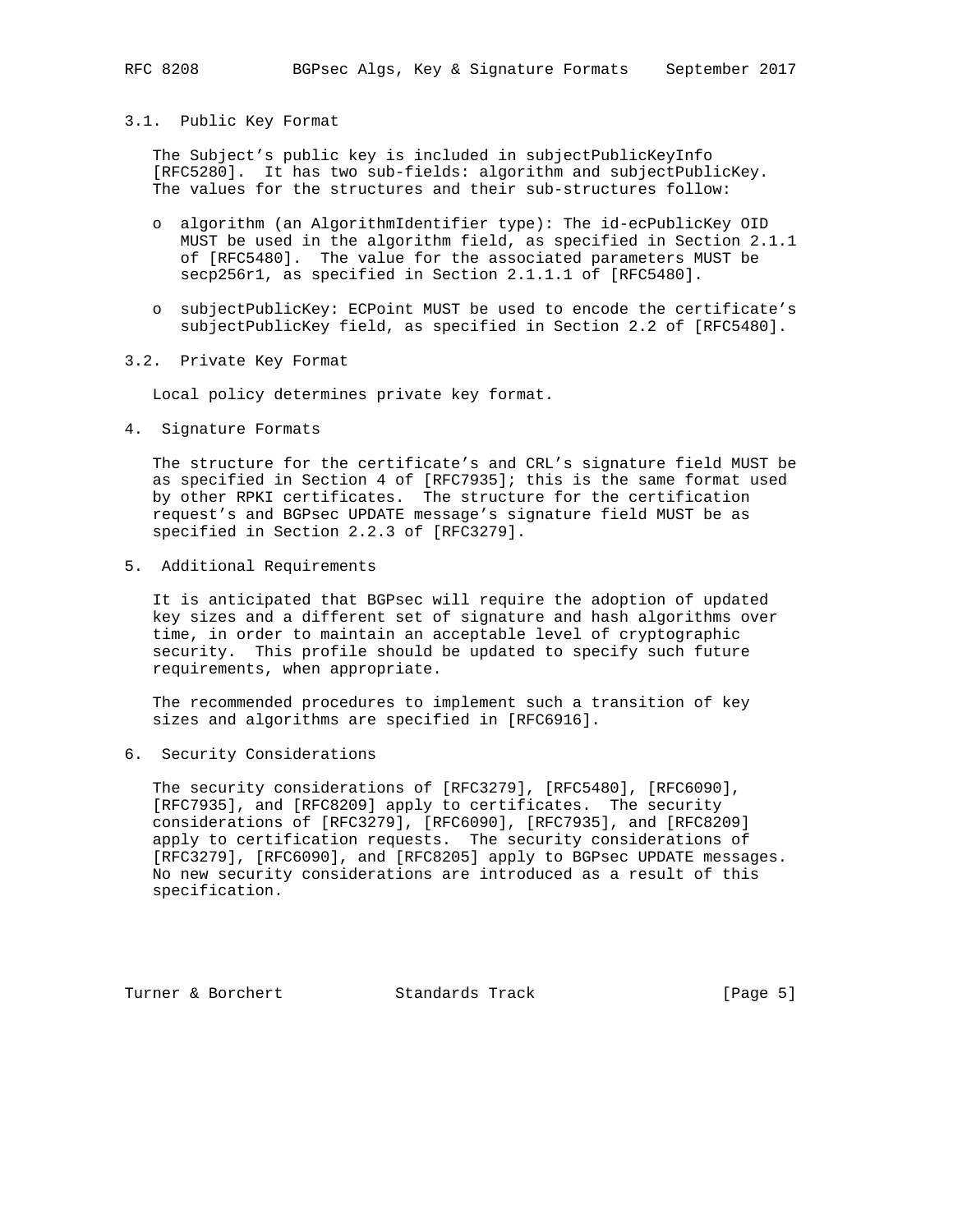## 7. IANA Considerations

 The Internet Assigned Numbers Authority (IANA) has created the "BGPsec Algorithm Suite Registry" in the Resource Public Key Infrastructure (RPKI) group. The one-octet "BGPsec Algorithm Suite Registry" identifiers assigned by IANA identify the digest algorithm and signature algorithm used in the BGPsec Signature\_Block List's Algorithm Suite Identifier field.

 IANA has registered a single algorithm suite identifier for the digest algorithm SHA-256 [SHS] and for the signature algorithm ECDSA on the P-256 curve [RFC6090] [DSS].

|  | BGPsec Algorithm Suite Registry |  |  |
|--|---------------------------------|--|--|
|--|---------------------------------|--|--|

| Algorithm<br>Suite<br>Identifier | Digest<br>Algorithm | Signature<br>Algorithm | Specification<br>Pointer               |  |
|----------------------------------|---------------------|------------------------|----------------------------------------|--|
| $0 \times 0$                     | Reserved            | Reserved               | This document                          |  |
| 0x1                              | $SHA-256$           | $ECDSA P-256$          | [SHS] [DSS] [RFC6090]<br>This document |  |
| $0x2-0xEF$                       | Unassigned          | Unassigned             |                                        |  |
| 0xFF                             | Reserved            | Reserved               | This document                          |  |
|                                  |                     |                        |                                        |  |

 Future assignments are to be made using the Standards Action process defined in [RFC8126]. Assignments consist of the one-octet algorithm suite identifier value and the associated digest algorithm name and signature algorithm name.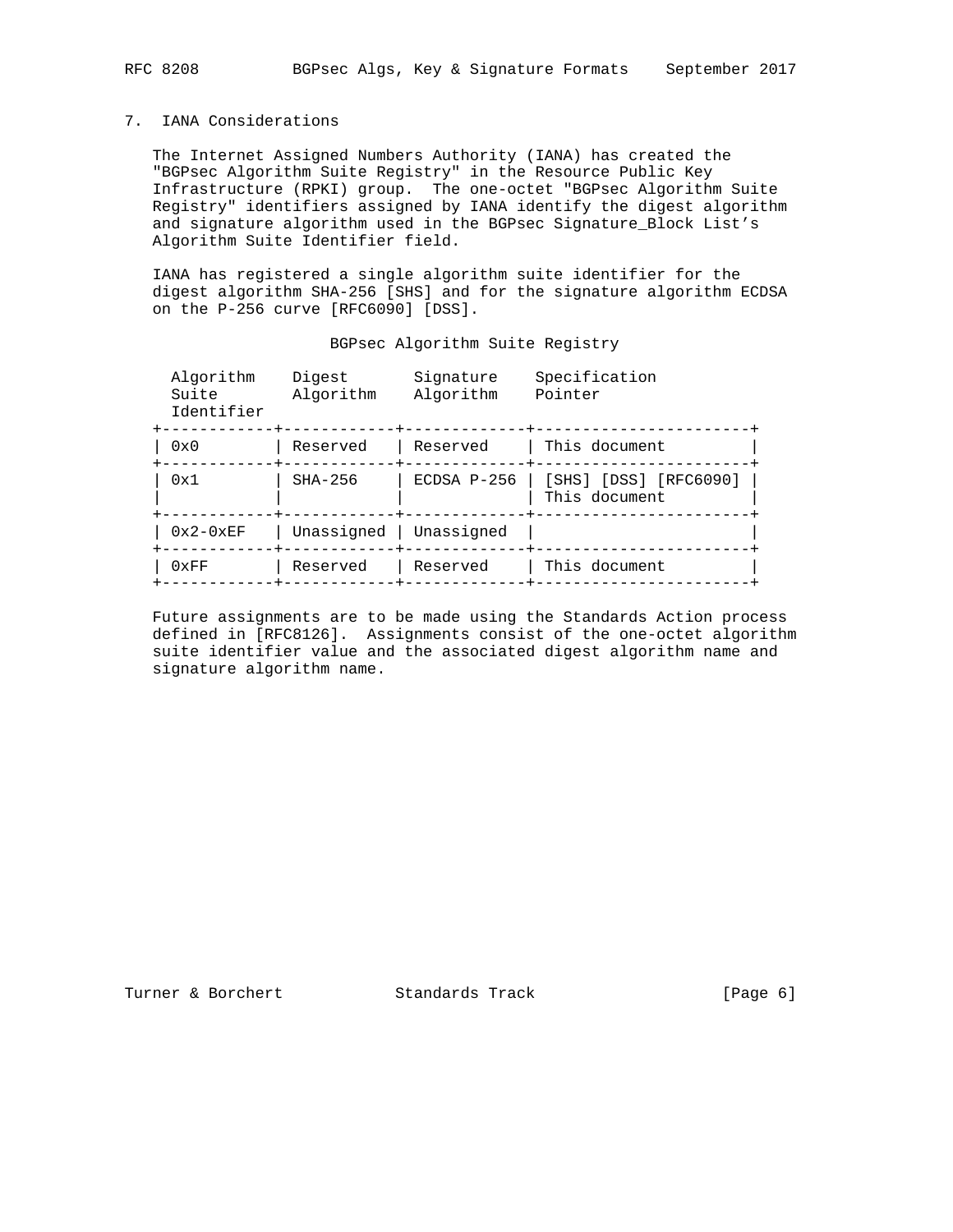## 8. References

- 8.1. Normative References
	- [RFC2119] Bradner, S., "Key words for use in RFCs to Indicate Requirement Levels", BCP 14, RFC 2119, DOI 10.17487/RFC2119, March 1997, <https://www.rfc-editor.org/info/rfc2119>.
	- [RFC2986] Nystrom, M. and B. Kaliski, "PKCS #10: Certification Request Syntax Specification Version 1.7", RFC 2986, DOI 10.17487/RFC2986, November 2000, <https://www.rfc-editor.org/info/rfc2986>.
	- [RFC3279] Bassham, L., Polk, W., and R. Housley, "Algorithms and Identifiers for the Internet X.509 Public Key Infrastructure Certificate and Certificate Revocation List (CRL) Profile", RFC 3279, DOI 10.17487/RFC3279, April 2002, <https://www.rfc-editor.org/info/rfc3279>.
	- [RFC4211] Schaad, J., "Internet X.509 Public Key Infrastructure Certificate Request Message Format (CRMF)", RFC 4211, DOI 10.17487/RFC4211, September 2005, <https://www.rfc-editor.org/info/rfc4211>.
- [RFC5280] Cooper, D., Santesson, S., Farrell, S., Boeyen, S., Housley, R., and W. Polk, "Internet X.509 Public Key Infrastructure Certificate and Certificate Revocation List (CRL) Profile", RFC 5280, DOI 10.17487/RFC5280, May 2008, <https://www.rfc-editor.org/info/rfc5280>.
	- [RFC5480] Turner, S., Brown, D., Yiu, K., Housley, R., and T. Polk, "Elliptic Curve Cryptography Subject Public Key Information", RFC 5480, DOI 10.17487/RFC5480, March 2009, <https://www.rfc-editor.org/info/rfc5480>.
	- [RFC6090] McGrew, D., Igoe, K., and M. Salter, "Fundamental Elliptic Curve Cryptography Algorithms", RFC 6090, DOI 10.17487/RFC6090, February 2011, <https://www.rfc-editor.org/info/rfc6090>.
	- [RFC6916] Gagliano, R., Kent, S., and S. Turner, "Algorithm Agility Procedure for the Resource Public Key Infrastructure (RPKI)", BCP 182, RFC 6916, DOI 10.17487/RFC6916, April 2013, <https://www.rfc-editor.org/info/rfc6916>.

Turner & Borchert **Standards Track** [Page 7]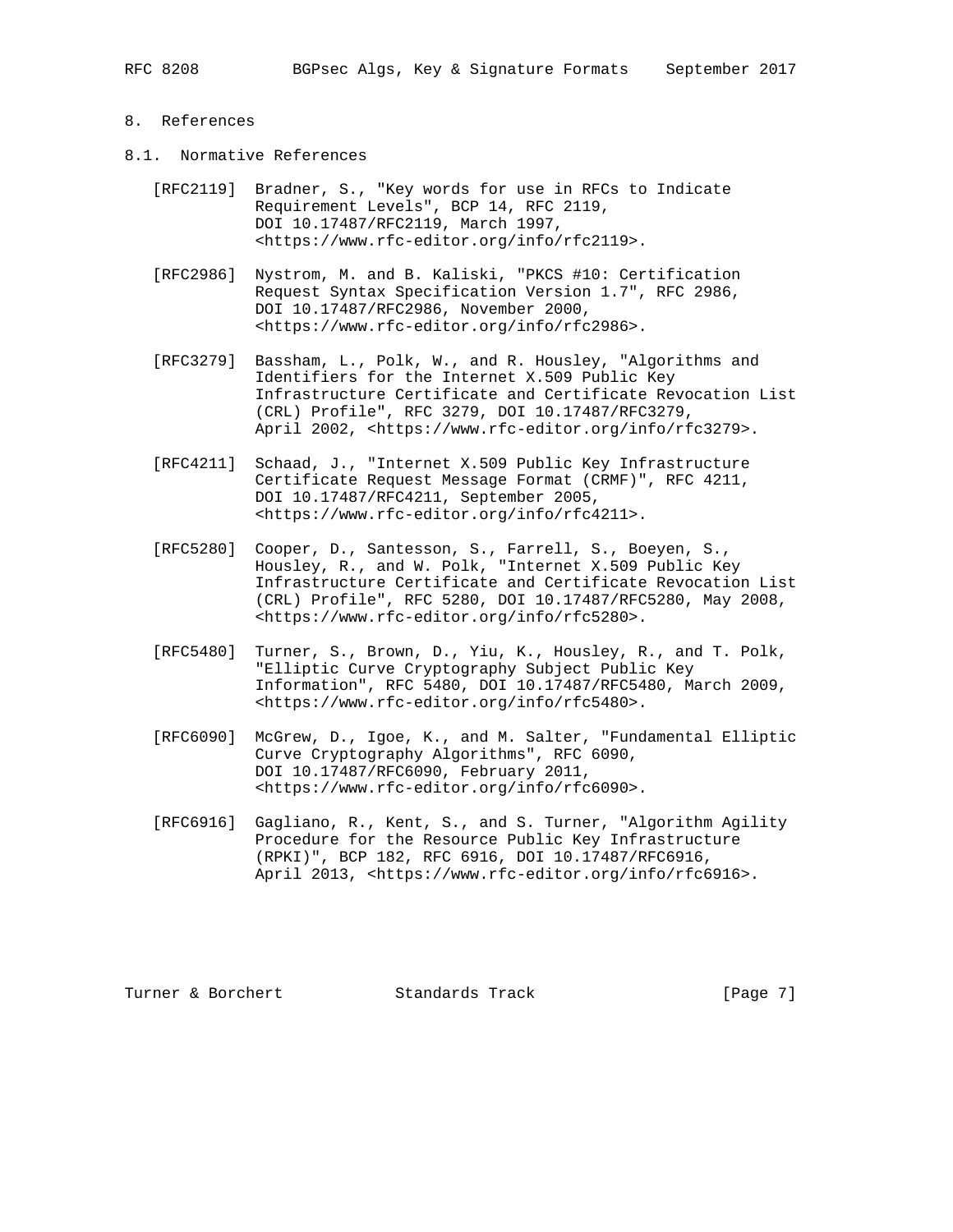- [RFC7935] Huston, G. and G. Michaelson, Ed., "The Profile for Algorithms and Key Sizes for Use in the Resource Public Key Infrastructure", RFC 7935, DOI 10.17487/RFC7935, August 2016, <https://www.rfc-editor.org/info/rfc7935>.
- [RFC8126] Cotton, M., Leiba, B., and T. Narten, "Guidelines for Writing an IANA Considerations Section in RFCs", BCP 26, RFC 8126, DOI 10.17487/RFC8126, June 2017, <https://www.rfc-editor.org/info/rfc8126>.
- [RFC8174] Leiba, B., "Ambiguity of Uppercase vs Lowercase in RFC 2119 Key Words", BCP 14, RFC 8174, DOI 10.17487/RFC8174, May 2017, <https://www.rfc-editor.org/info/rfc8174>.
- [RFC8205] Lepinski, M., Ed., and K. Sriram, Ed., "BGPsec Protocol Specification", RFC 8205, DOI 10.17487/RFC8205, September 2017, <https://www.rfc-editor.org/info/rfc8205>.
- [RFC8209] Reynolds, M., Turner, S., and S. Kent, "A Profile for BGPsec Router Certificates, Certificate Revocation Lists, and Certification Requests", RFC 8209, DOI 10.17487/RFC8209, September 2017, <https://www.rfc-editor.org/info/rfc8209>.
- [DSS] National Institute of Standards and Technology, "Digital Signature Standard (DSS)", NIST FIPS Publication 186-4, DOI 10.6028/NIST.FIPS.186-4, July 2013, <http://nvlpubs.nist.gov/nistpubs/FIPS/ NIST.FIPS.186-4.pdf>.
- [SHS] National Institute of Standards and Technology, "Secure Hash Standard (SHS)", NIST FIPS Publication 180-4, DOI 10.6028/NIST.FIPS.180-4, August 2015, <http://nvlpubs.nist.gov/nistpubs/FIPS/ NIST.FIPS.180-4.pdf>.

### 8.2. Informative References

 [RFC6979] Pornin, T., "Deterministic Usage of the Digital Signature Algorithm (DSA) and Elliptic Curve Digital Signature Algorithm (ECDSA)", RFC 6979, DOI 10.17487/RFC6979, August 2013, <https://www.rfc-editor.org/info/rfc6979>.

Turner & Borchert **Standards Track** [Page 8]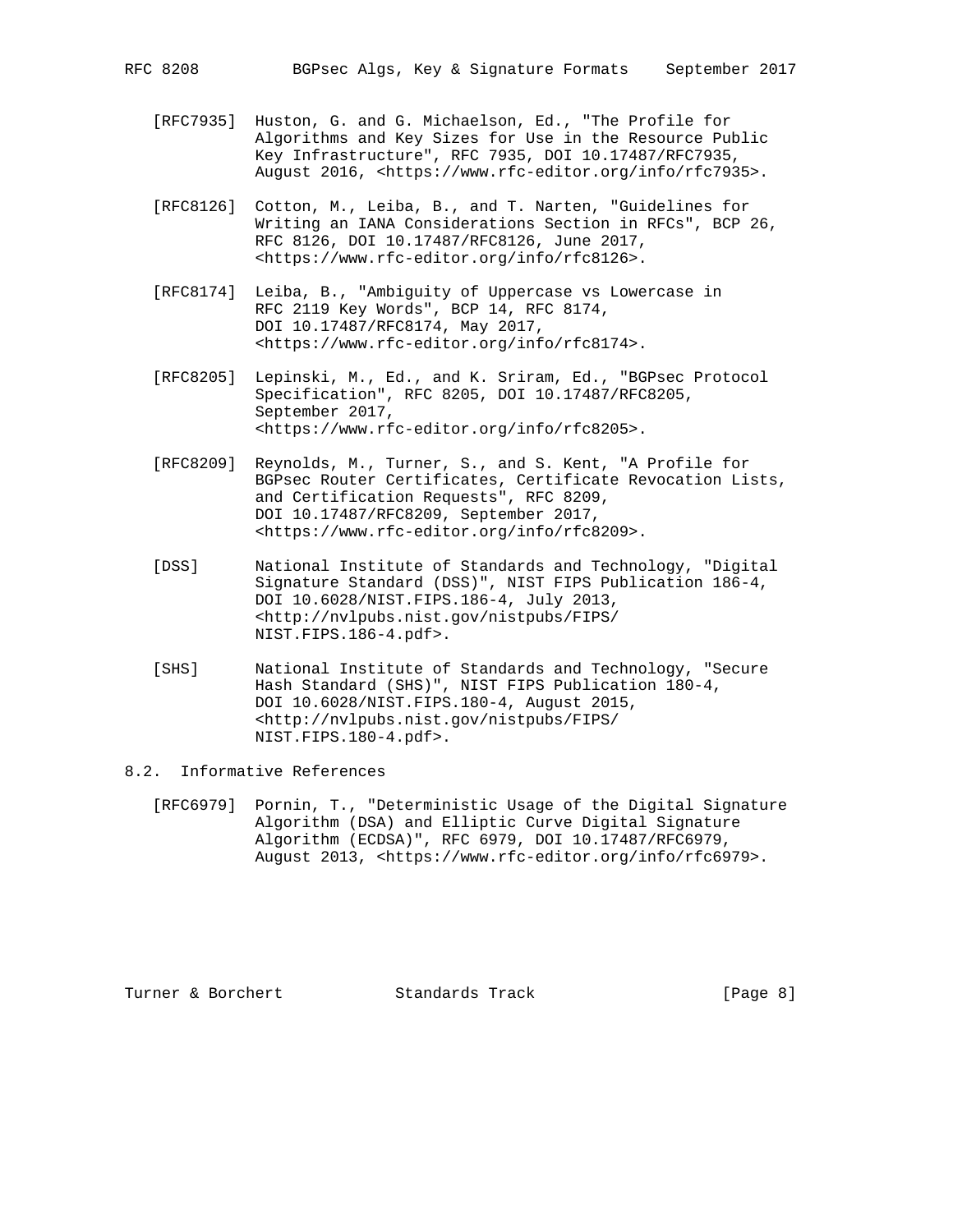Appendix A. Examples A.1. Topology and Experiment Description Topology: AS(64496)----AS(65536)----AS(65537) Prefix Announcement: AS(64496), 192.0.2.0/24, 2001:db8::/32 A.2. Keys For this example, the ECDSA algorithm was provided with a static k to make the result deterministic. The k used for all signature operations was taken from [RFC6979], Appendix A.2.5, "Signatures With SHA-256, message = 'sample'". k = A6E3C57DD01ABE90086538398355DD4C 3B17AA873382B0F24D6129493D8AAD60 Keys of AS64496: ================ ski: AB4D910F55CAE71A215EF3CAFE3ACC45B5EEC154 private key:

 x = D8AA4DFBE2478F86E88A7451BF075565 709C575AC1C136D081C540254CA440B9

public key:

- Ux = 7391BABB92A0CB3BE10E59B19EBFFB21
- 4E04A91E0CBA1B139A7D38D90F77E55A
- Uy = A05B8E695678E0FA16904B55D9D4F5C0 DFC58895EE50BC4F75D205A25BD36FF5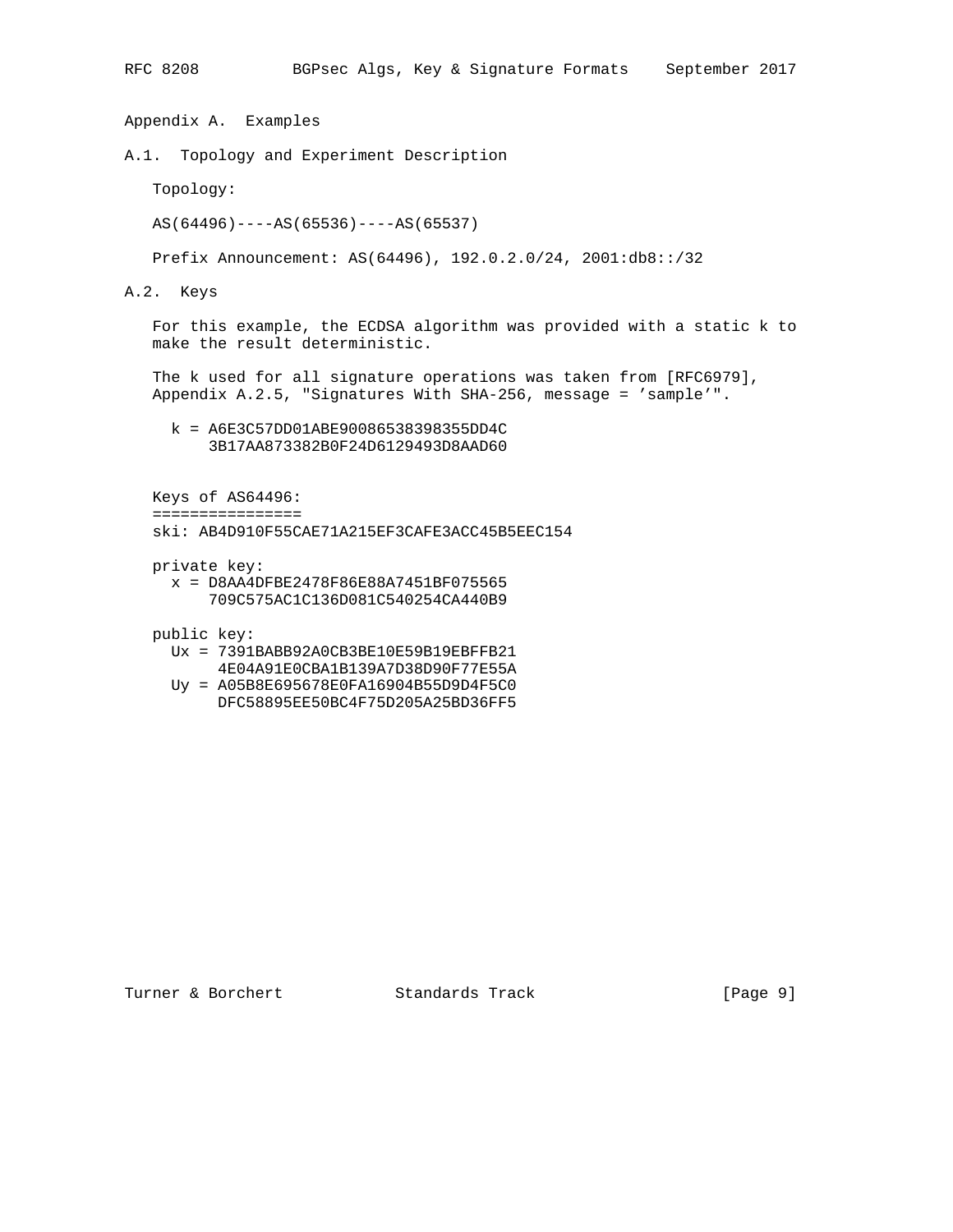```
 Router Key Certificate example using OpenSSL 1.0.1e-fips 11 Feb 2013
--------------------------------------------------------------------
Certificate:
   Data:
        Version: 3 (0x2)
        Serial Number: 38655612 (0x24dd67c)
    Signature Algorithm: ecdsa-with-SHA256
        Issuer: CN=ROUTER-0000FBF0
        Validity
            Not Before: Jan 1 05:00:00 2017 GMT
           Not After : Jul 1 05:00:00 2018 GMT
        Subject: CN=ROUTER-0000FBF0
        Subject Public Key Info:
            Public Key Algorithm: id-ecPublicKey
                Public-Key: (256 bit)
                pub:
                    04:73:91:ba:bb:92:a0:cb:3b:e1:0e:59:b1:9e:bf:
                    fb:21:4e:04:a9:1e:0c:ba:1b:13:9a:7d:38:d9:0f:
                    77:e5:5a:a0:5b:8e:69:56:78:e0:fa:16:90:4b:55:
                    d9:d4:f5:c0:df:c5:88:95:ee:50:bc:4f:75:d2:05:
                    a2:5b:d3:6f:f5
                ASN1 OID: prime256v1
        X509v3 extensions:
            X509v3 Key Usage:
                Digital Signature
            X509v3 Subject Key Identifier:
                AB:4D:91:0F:55:CA:E7:1A:21:5E:
                F3:CA:FE:3A:CC:45:B5:EE:C1:54
            X509v3 Extended Key Usage:
                1.3.6.1.5.5.7.3.30
            sbgp-autonomousSysNum: critical
                Autonomous System Numbers:
                  64496
                Routing Domain Identifiers:
                  inherit
    Signature Algorithm: ecdsa-with-SHA256
         30:44:02:20:07:b7:b4:6a:5f:a4:f1:cc:68:36:39:03:a4:83:
         ec:7c:80:02:d2:f6:08:9d:46:b2:ec:2a:7b:e6:92:b3:6f:b1:
         02:20:00:91:05:4a:a1:f5:b0:18:9d:27:24:e8:b4:22:fd:d1:
         1c:f0:3d:b1:38:24:5d:64:29:35:28:8d:ee:0c:38:29
```
Turner & Borchert Standards Track [Page 10]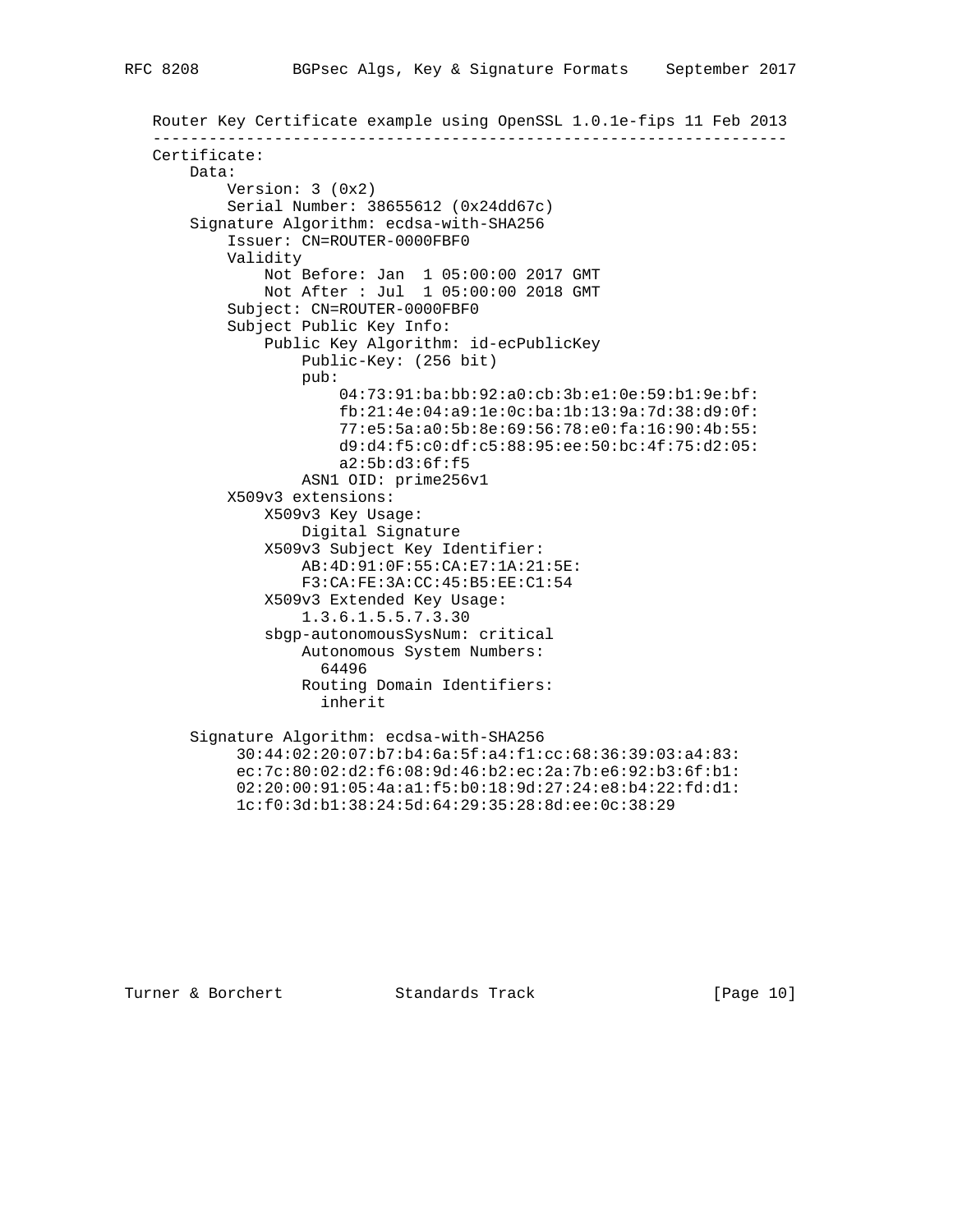# -----BEGIN CERTIFICATE-----

 MIIBiDCCAS+gAwIBAgIEAk3WfDAKBggqhkjOPQQDAjAaMRgwFgYDVQQDDA9ST1VU RVItMDAwMEZCRjAwHhcNMTcwMTAxMDUwMDAwWhcNMTgwNzAxMDUwMDAwWjAaMRgw FgYDVQQDDA9ST1VURVItMDAwMEZCRjAwWTATBgcqhkjOPQIBBggqhkjOPQMBBwNC AARzkbq7kqDLO+EOWbGev/shTgSpHgy6GxOafTjZD3flWqBbjmlWeOD6FpBLVdnU 9cDfxYiV7lC8T3XSBaJb02/1o2MwYTALBgNVHQ8EBAMCB4AwHQYDVR0OBBYEFKtN kQ9VyucaIV7zyv46zEW17sFUMBMGA1UdJQQMMAoGCCsGAQUFBwMeMB4GCCsGAQUF BwEIAQH/BA8wDaAHMAUCAwD78KECBQAwCgYIKoZIzj0EAwIDRwAwRAIgB7e0al+k 8cxoNjkDpIPsfIAC0vYInUay7Cp75pKzb7ECIACRBUqh9bAYnSck6LQi/dEc8D2x OCRdZCk1KI3uDDgp

-----END CERTIFICATE-----

Keys of AS(65536):

==================

ski: 47F23BF1AB2F8A9D26864EBBD8DF2711C74406EC

private key:

 x = 6CB2E931B112F24554BCDCAAFD9553A9 519A9AF33C023B60846A21FC95583172

public key:

- Ux = 28FC5FE9AFCF5F4CAB3F5F85CB212FC1 E9D0E0DBEAEE425BD2F0D3175AA0E989
- Uy = EA9B603E38F35FB329DF495641F2BA04 0F1C3AC6138307F257CBA6B8B588F41F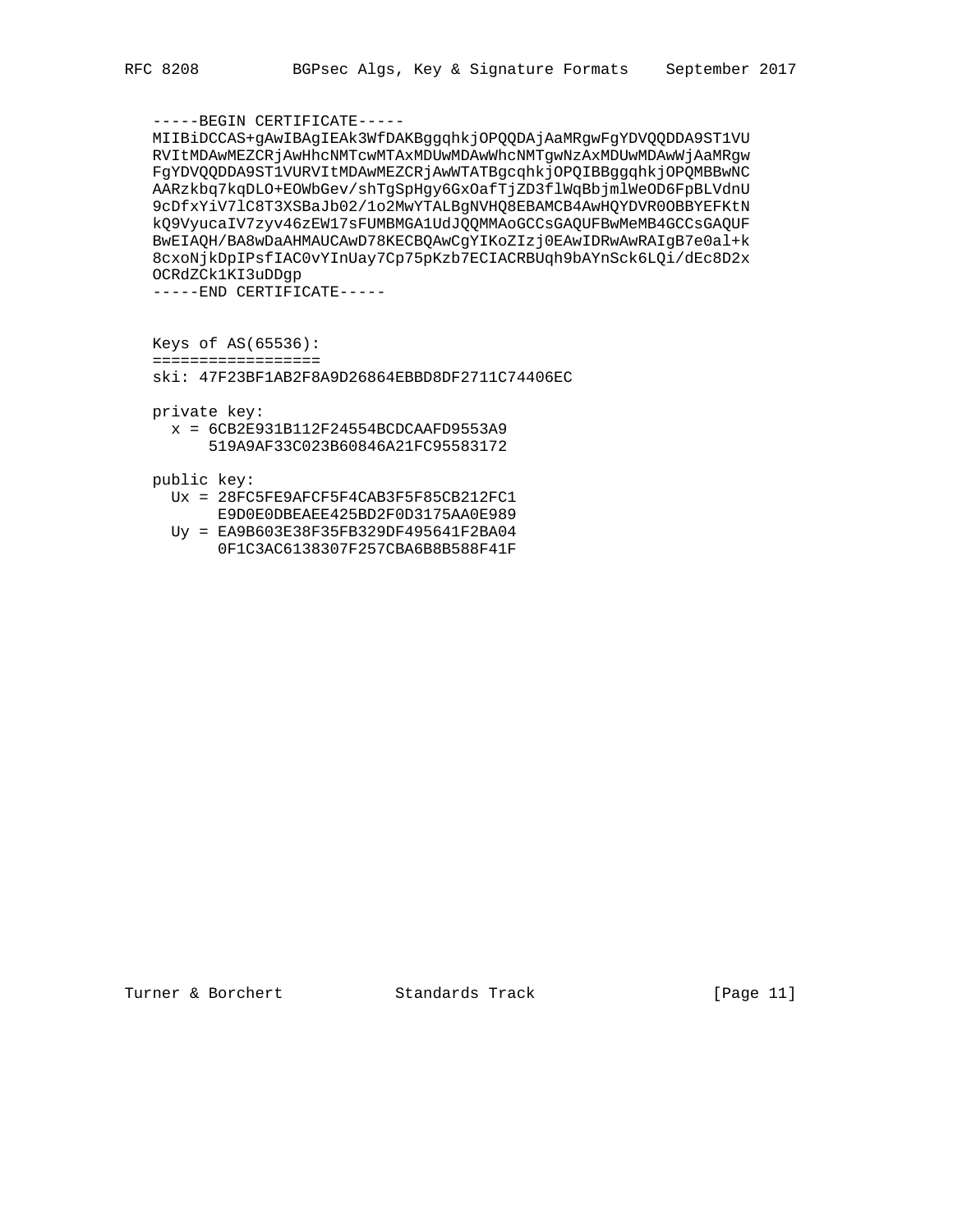```
 Router Key Certificate example using OpenSSL 1.0.1e-fips 11 Feb 2013
--------------------------------------------------------------------
Certificate:
   Data:
        Version: 3 (0x2)
        Serial Number: 3752143940 (0xdfa52c44)
    Signature Algorithm: ecdsa-with-SHA256
        Issuer: CN=ROUTER-00010000
        Validity
            Not Before: Jan 1 05:00:00 2017 GMT
           Not After : Jul 1 05:00:00 2018 GMT
        Subject: CN=ROUTER-00010000
        Subject Public Key Info:
            Public Key Algorithm: id-ecPublicKey
                Public-Key: (256 bit)
                pub:
                    04:28:fc:5f:e9:af:cf:5f:4c:ab:3f:5f:85:cb:21:
                    2f:c1:e9:d0:e0:db:ea:ee:42:5b:d2:f0:d3:17:5a:
                    a0:e9:89:ea:9b:60:3e:38:f3:5f:b3:29:df:49:56:
                    41:f2:ba:04:0f:1c:3a:c6:13:83:07:f2:57:cb:a6:
                    b8:b5:88:f4:1f
                ASN1 OID: prime256v1
        X509v3 extensions:
            X509v3 Key Usage:
                Digital Signature
            X509v3 Subject Key Identifier:
                47:F2:3B:F1:AB:2F:8A:9D:26:86:
                4E:BB:D8:DF:27:11:C7:44:06:EC
            X509v3 Extended Key Usage:
                1.3.6.1.5.5.7.3.30
            sbgp-autonomousSysNum: critical
                Autonomous System Numbers:
                  65536
                Routing Domain Identifiers:
                  inherit
    Signature Algorithm: ecdsa-with-SHA256
         30:45:02:21:00:8c:d9:f8:12:96:88:82:74:03:a1:82:82:18:
         c5:31:00:ee:35:38:e8:fa:ae:72:09:fe:98:67:01:78:69:77:
         8c:02:20:5f:ee:3a:bf:10:66:be:28:d3:b3:16:a1:6b:db:66:
         21:99:ed:a6:e4:ad:64:3c:ba:bf:44:fb:cb:b7:50:91:74
```
Turner & Borchert Standards Track [Page 12]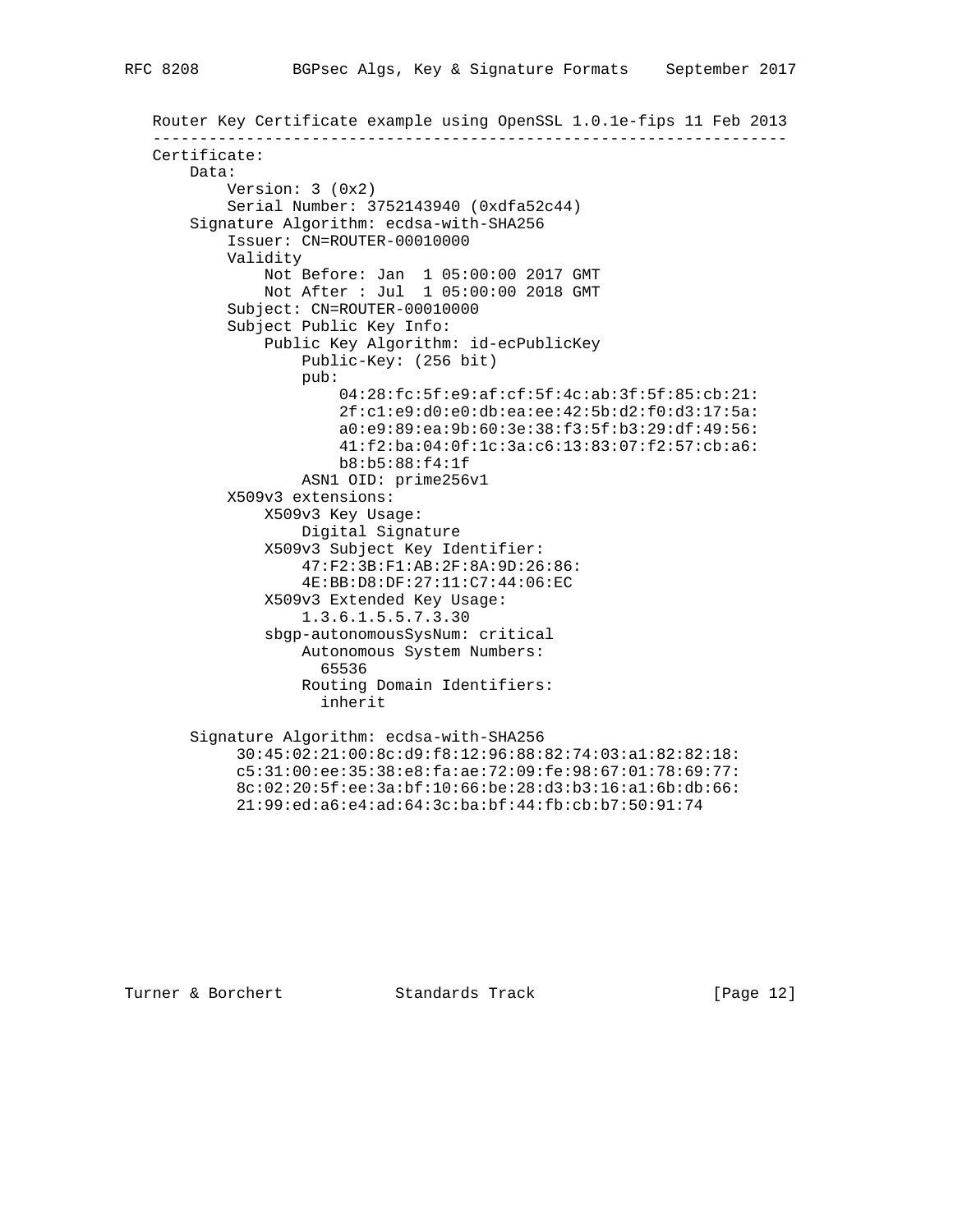# -----BEGIN CERTIFICATE-----

 MIIBijCCATCgAwIBAgIFAN+lLEQwCgYIKoZIzj0EAwIwGjEYMBYGA1UEAwwPUk9V VEVSLTAwMDEwMDAwMB4XDTE3MDEwMTA1MDAwMFoXDTE4MDcwMTA1MDAwMFowGjEY MBYGA1UEAwwPUk9VVEVSLTAwMDEwMDAwMFkwEwYHKoZIzj0CAQYIKoZIzj0DAQcD QgAEKPxf6a/PX0yrP1+FyyEvwenQ4Nvq7kJb0vDTF1qg6Ynqm2A+OPNfsynfSVZB 8roEDxw6xhODB/JXy6a4tYj0H6NjMGEwCwYDVR0PBAQDAgeAMB0GA1UdDgQWBBRH 8jvxqy+KnSaGTrvY3ycRx0QG7DATBgNVHSUEDDAKBggrBgEFBQcDHjAeBggrBgEF BQcBCAEB/wQPMA2gBzAFAgMBAAChAgUAMAoGCCqGSM49BAMCA0gAMEUCIQCM2fgS loiCdAOhgoIYxTEA7jU46Pqucgn+mGcBeGl3jAIgX+46vxBmvijTsxaha9tmIZnt puStZDy6v0T7y7dQkXQ=

-----END CERTIFICATE-----

# A.3. BGPsec IPv4

 BGPsec IPv4 UPDATE from AS(65536) to AS(65537): =============================================== Binary Form of BGPsec UPDATE (TCP-DUMP):

 FF FF FF FF FF FF FF FF FF FF FF FF FF FF FF FF 01 03 02 00 00 00 EC 40 01 01 02 80 04 04 00 00 00 00 80 0E 0D 00 01 01 04 C6 33 64 64 00 18 C0 00 02 90 1E 00 CD 00 0E 01 00 00 01 00 00 01 00 00 00 FB F0 00 BF 01 47 F2 3B F1 AB 2F 8A 9D 26 86 4E BB D8 DF 27 11 C7 44 06 EC 00 48 30 46 02 21 00 EF D4 8B 2A AC B6 A8 FD 11 40 DD 9C D4 5E 81 D6 9D 2C 87 7B 56 AA F9 91 C3 4D 0E A8 4E AF 37 16 02 21 00 90 F2 C1 29 AB B2 F3 9B 6A 07 96 3B D5 55 A8 7A B2 B7 33 3B 7B 91 F1 66 8F D8 61 8C 83 FA C3 F1 AB 4D 91 0F 55 CA E7 1A 21 5E F3 CA FE 3A CC 45 B5 EE C1 54 00 48 30 46 02 21 00 EF D4 8B 2A AC B6 A8 FD 11 40 DD 9C D4 5E 81 D6 9D 2C 87 7B 56 AA F9 91 C3 4D 0E A8 4E AF 37 16 02 21 00 8E 21 F6 0E 44 C6 06 6C 8B 8A 95 A3 C0 9D 3A D4 37 95 85 A2 D7 28 EE AD 07 A1 7E D7 AA 05 5E CA

 Signature from AS(64496) to AS(65536): --------------------------------------

 Digest: 21 33 E5 CA A0 26 BE 07 3D 9C 1B 4E FE B9 B9 77 9F 20 F8 F5 DE 29 FA 98 40 00 9F 60 47 D0 81 54 Signature: 30 46 02 21 00 EF D4 8B 2A AC B6 A8 FD 11 40 DD 9C D4 5E 81 D6 9D 2C 87 7B 56 AA F9 91 C3 4D 0E A8 4E AF 37 16 02 21 00 8E 21 F6 0E 44 C6 06 6C 8B 8A 95 A3 C0 9D 3A D4 37 95 85 A2 D7 28 EE AD 07 A1 7E D7 AA 05 5E CA

Turner & Borchert Standards Track [Page 13]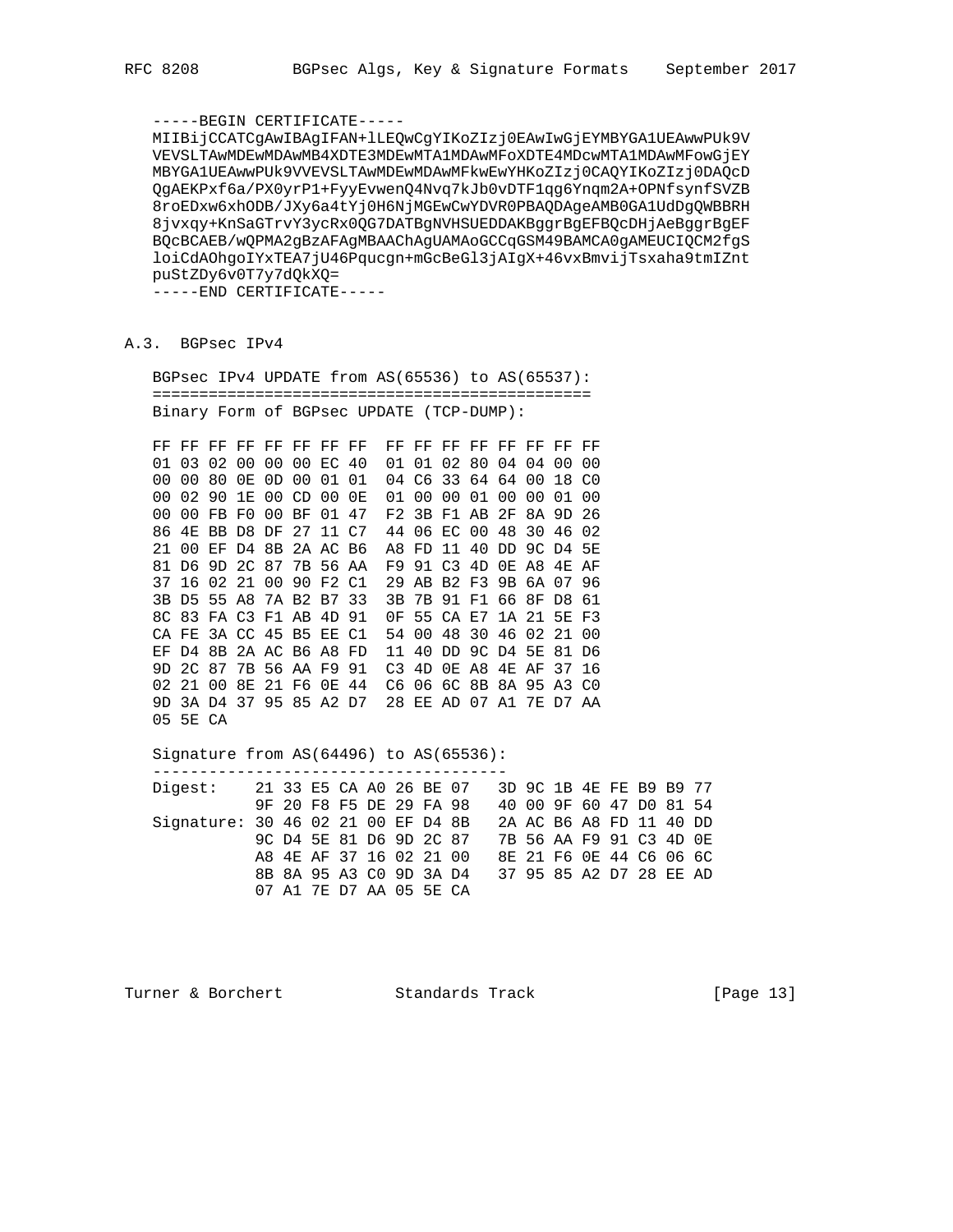Signature from AS(65536) to AS(65537): -------------------------------------- Digest: 01 4F 24 DA E2 A5 21 90 B0 80 5C 60 5D B0 63 54 22 3E 93 BA 41 1D 3D 82 A3 EC 26 36 52 0C 5F 84 Signature: 30 46 02 21 00 EF D4 8B 2A AC B6 A8 FD 11 40 DD 9C D4 5E 81 D6 9D 2C 87 7B 56 AA F9 91 C3 4D 0E A8 4E AF 37 16 02 21 00 90 F2 C1 29 AB B2 F3 9B 6A 07 96 3B D5 55 A8 7A B2 B7 33 3B 7B 91 F1 66 8F D8 61 8C 83 FA C3 F1 The human-readable output is produced using bgpsec-io, a bgpsec traffic generator that uses a wireshark-like printout. Send UPDATE Message +--marker: FFFFFFFFFFFFFFFFFFFFFFFFFFFFFFFF +--length: 259 +--type: 2 (UPDATE) +--withdrawn\_routes\_length: 0 +--total\_path\_attr\_length: 236 +--ORIGIN: INCOMPLETE (4 bytes) | +--Flags: 0x40 (Well-Known, Transitive, Complete) | +--Type Code: ORIGIN (1) | +--Length: 1 byte | +--Origin: INCOMPLETE (1) +--MULTI\_EXIT\_DISC (7 bytes) | +--Flags: 0x80 (Optional, Non-transitive, Complete) | +--Type Code: MULTI\_EXIT\_DISC (4) | +--Length: 4 bytes | +--data: 00 00 00 00 +--MP\_REACH\_NLRI (16 bytes) | +--Flags: 0x80 (Optional, Non-transitive, Complete) | +--Type Code: MP\_REACH\_NLRI (14) | +--Length: 13 bytes | +--Address family: IPv4 (1) | +--Subsequent address family identifier: Unicast (1) | +--Next hop network address: (4 bytes) | | +--Next hop: 198.51.100.100 | +--Subnetwork points of attachment: 0 | +--Network layer reachability information: (4 bytes) | +--192.0.2.0/24 | +--MP Reach NLRI prefix length: 24 | +--MP Reach NLRI IPv4 prefix: 192.0.2.0

Turner & Borchert Standards Track [Page 14]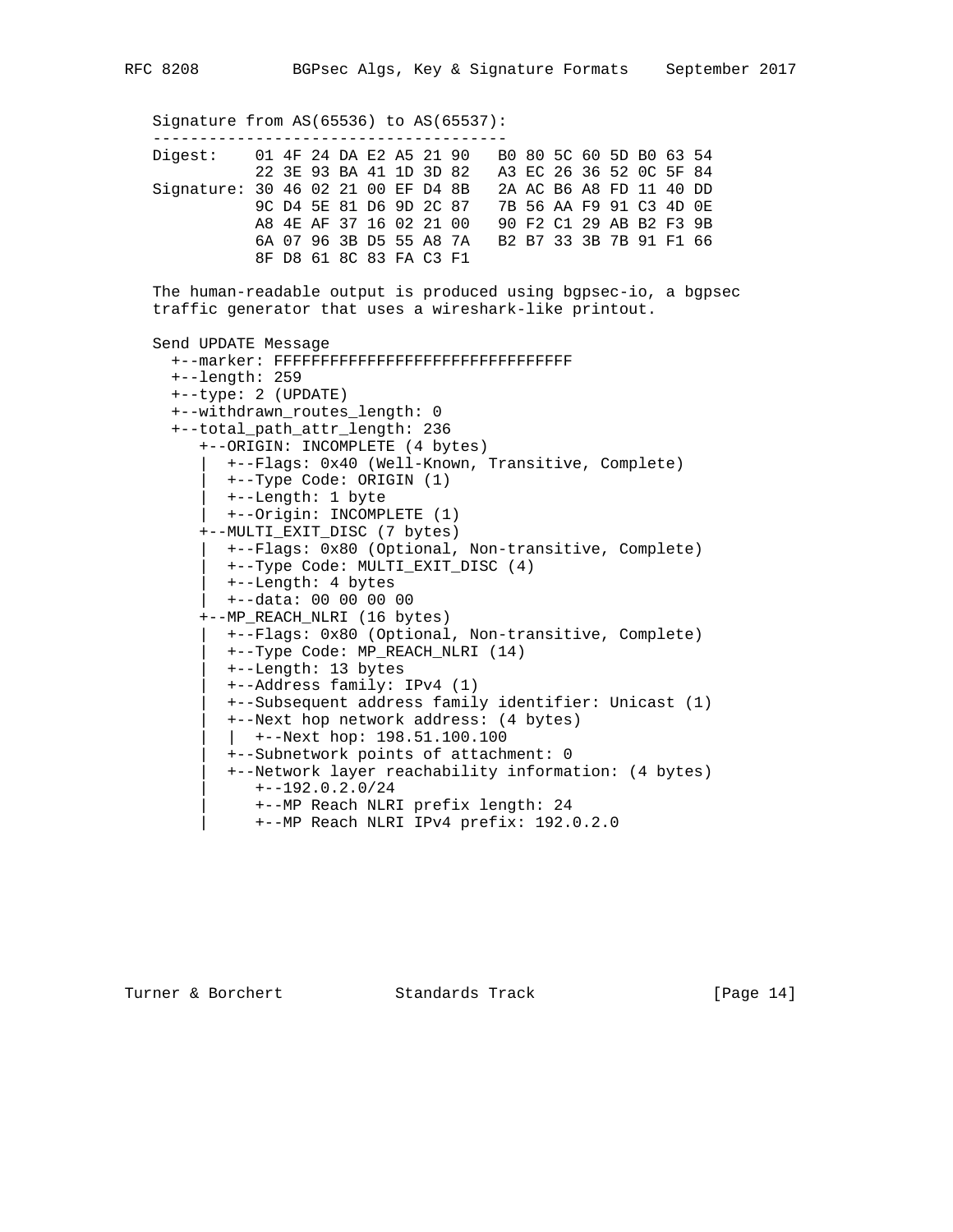```
 +--BGPSEC Path Attribute (209 bytes)
   +--Flags: 0x90 (Optional, Complete, Extended Length)
   +--Type Code: BGPSEC Path Attribute (30)
   +--Length: 205 bytes
   +--Secure Path (14 bytes)
     | +--Length: 14 bytes
     | +--Secure Path Segment: (6 bytes)
       | | +--pCount: 1
       | | +--Flags: 0
     | +--AS number: 65536 (1.0) | +--Secure Path Segment: (6 bytes)
        | +--pCount: 1
         | +--Flags: 0
         | +--AS number: 64496 (0.64496)
   +--Signature Block (191 bytes)
      +--Length: 191 bytes
      +--Algo ID: 1
      +--Signature Segment: (94 bytes)
        | +--SKI: 47F23BF1AB2F8A9D26864EBBD8DF2711C74406EC
         | +--Length: 72 bytes
         | +--Signature: 3046022100EFD48B 2AACB6A8FD1140DD
                       | 9CD45E81D69D2C87 7B56AAF991C34D0E
                       | A84EAF3716022100 90F2C129ABB2F39B
                       | 6A07963BD555A87A B2B7333B7B91F166
                       | 8FD8618C83FAC3F1
      +--Signature Segment: (94 bytes)
         +--SKI: AB4D910F55CAE71A215EF3CAFE3ACC45B5EEC154
```

```
 +--Length: 72 bytes
+--Signature: 3046022100EFD48B 2AACB6A8FD1140DD
9CD45E81D69D2C87 7B56AAF991C34D0E
                        A84EAF3716022100 8E21F60E44C6066C
                        8B8A95A3C09D3AD4 379585A2D728EEAD
                        07A17ED7AA055ECA
```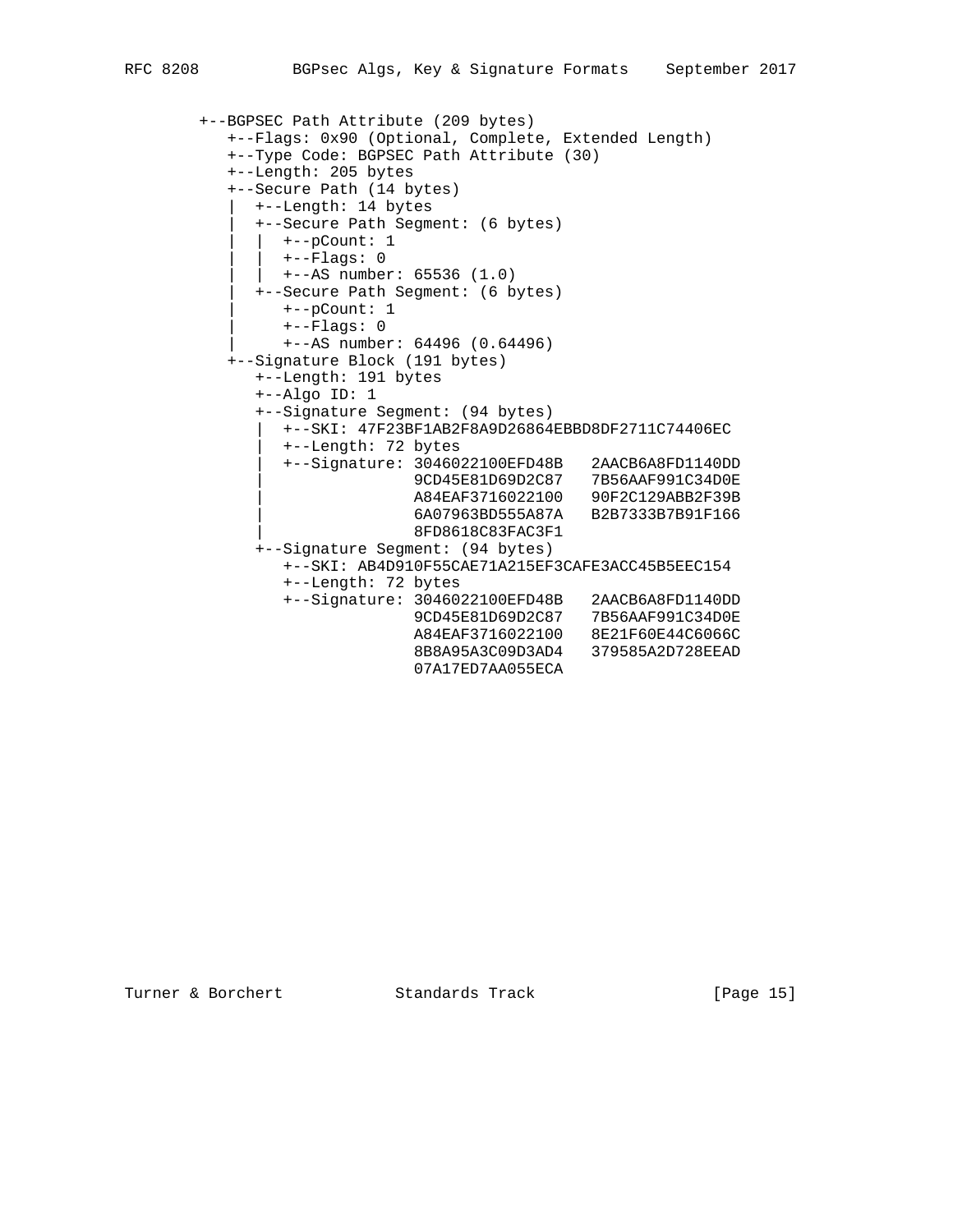## A.4. BGPsec IPv6

 BGPsec IPv6 UPDATE from AS(65536) to AS(65537): =============================================== Binary Form of BGP/BGPsec UPDATE (TCP-DUMP):

 FF FF FF FF FF FF FF FF FF FF FF FF FF FF FF FF 01 10 02 00 00 00 F9 40 01 01 02 80 04 04 00 00 00 00 80 0E 1A 00 02 01 10 20 01 00 10 00 00 00 00 00 00 00 00 C6 33 64 64 00 20 20 01 0D B8 90 1E 00 CD 00 0E 01 00 00 01 00 00 01 00 00 00 FB F0 00 BF 01 47 F2 3B F1 AB 2F 8A 9D 26 86 4E BB D8 DF 27 11 C7 44 06 EC 00 48 30 46 02 21 00 EF D4 8B 2A AC B6 A8 FD 11 40 DD 9C D4 5E 81 D6 9D 2C 87 7B 56 AA F9 91 C3 4D 0E A8 4E AF 37 16 02 21 00 D1 B9 4F 62 51 04 6D 21 36 A1 05 B0 F4 72 7C C5 BC D6 74 D9 7D 28 E6 1B 8F 43 BD DE 91 C3 06 26 AB 4D 91 0F 55 CA E7 1A 21 5E F3 CA FE 3A CC 45 B5 EE C1 54 00 48 30 46 02 21 00 EF D4 8B 2A AC B6 A8 FD 11 40 DD 9C D4 5E 81 D6 9D 2C 87 7B 56 AA F9 91 C3 4D 0E A8 4E AF 37 16 02 21 00 E2 A0 2C 68 FE 53 CB 96 93 4C 78 1F 5A 14 A2 97 19 79 20 0C 91 56 ED F8 55 05 8E 80 53 F4 AC D3

Signature from AS(64496) to AS(65536):

--------------------------------------

| Digest:                            |  |  |                         |  | 8A OC D3 E9 8E 55 10 45 82 1D 80 46 01 D6 55 FC |  |  |  |                         |  |
|------------------------------------|--|--|-------------------------|--|-------------------------------------------------|--|--|--|-------------------------|--|
|                                    |  |  | 52 11 89 DF 4D BO 28 7D |  |                                                 |  |  |  | 84 AC FC 77 55 6D 06 C7 |  |
| Signature: 30 46 02 21 00 EF D4 8B |  |  |                         |  |                                                 |  |  |  | 2A AC B6 A8 FD 11 40 DD |  |
|                                    |  |  |                         |  | 9C D4 5E 81 D6 9D 2C 87                         |  |  |  | 7B 56 AA F9 91 C3 4D OE |  |
|                                    |  |  | A8 4E AF 37 16 02 21 00 |  |                                                 |  |  |  | E2 A0 2C 68 FE 53 CB 96 |  |
|                                    |  |  |                         |  | 93 4C 78 1F 5A 14 A2 97                         |  |  |  | 19 79 20 0C 91 56 ED F8 |  |
|                                    |  |  | 55 05 8E 80 53 F4 AC D3 |  |                                                 |  |  |  |                         |  |

### Signature from AS(65536) to AS(65537):

| Digest: 44 49 EC 70 8D EC 5C 85    |  |                         |  |  |                         | 00 C2 17 8C 72 FE 4C 79 |  |  |  |
|------------------------------------|--|-------------------------|--|--|-------------------------|-------------------------|--|--|--|
|                                    |  | FF A9 3C 95 31 61 01 2D |  |  |                         | EE 7E EE 05 46 AF 5F DO |  |  |  |
| Signature: 30 46 02 21 00 EF D4 8B |  |                         |  |  |                         | 2A AC B6 A8 FD 11 40 DD |  |  |  |
|                                    |  |                         |  |  | 9C D4 5E 81 D6 9D 2C 87 | 7B 56 AA F9 91 C3 4D OE |  |  |  |
|                                    |  | A8 4E AF 37 16 02 21 00 |  |  |                         | D1 B9 4F 62 51 04 6D 21 |  |  |  |
|                                    |  | 36 A1 05 B0 F4 72 7C C5 |  |  |                         | BC D6 74 D9 7D 28 E6 1B |  |  |  |
|                                    |  | 8F 43 BD DE 91 C3 06 26 |  |  |                         |                         |  |  |  |

Turner & Borchert Standards Track [Page 16]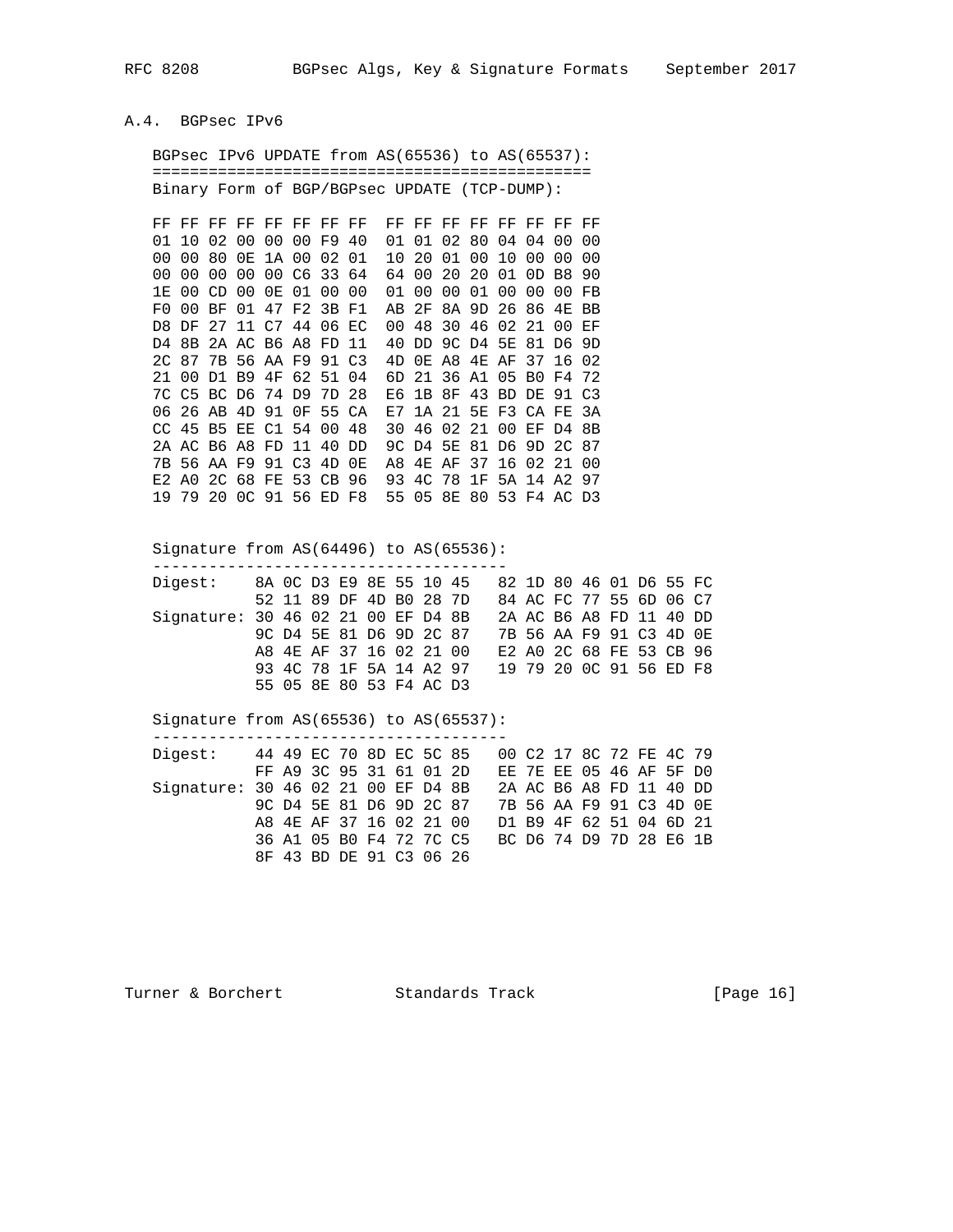```
 The human-readable output is produced using bgpsec-io, a bgpsec
traffic generator that uses a wireshark-like printout.
Send UPDATE Message
  +--marker: FFFFFFFFFFFFFFFFFFFFFFFFFFFFFFFF
  +--length: 272
 +--type: 2 (UPDATE)
  +--withdrawn_routes_length: 0
  +--total_path_attr_length: 249
     +--ORIGIN: INCOMPLETE (4 bytes)
       | +--Flags: 0x40 (Well-Known, Transitive, Complete)
        | +--Type Code: ORIGIN (1)
        | +--Length: 1 byte
        | +--Origin: INCOMPLETE (1)
     +--MULTI_EXIT_DISC (7 bytes)
       | +--Flags: 0x80 (Optional, Non-transitive, Complete)
        | +--Type Code: MULTI_EXIT_DISC (4)
        | +--Length: 4 bytes
        | +--data: 00 00 00 00
     +--MP_REACH_NLRI (29 bytes)
        | +--Flags: 0x80 (Optional, Non-transitive, Complete)
        | +--Type Code: MP_REACH_NLRI (14)
        | +--Length: 26 bytes
        | +--Address family: IPv6 (2)
        | +--Subsequent address family identifier: Unicast (1)
        | +--Next hop network address: (16 bytes)
       | +--{\tt Next hop: } 2001:0010:0000:0000:0000:0000:c633:6464 | +--Subnetwork points of attachment: 0
        | +--Network layer reachability information: (5 bytes)
           | +--2001:db8::/32
           | +--MP Reach NLRI prefix length: 32
           | +--MP Reach NLRI IPv6 prefix: 2001:db8::
```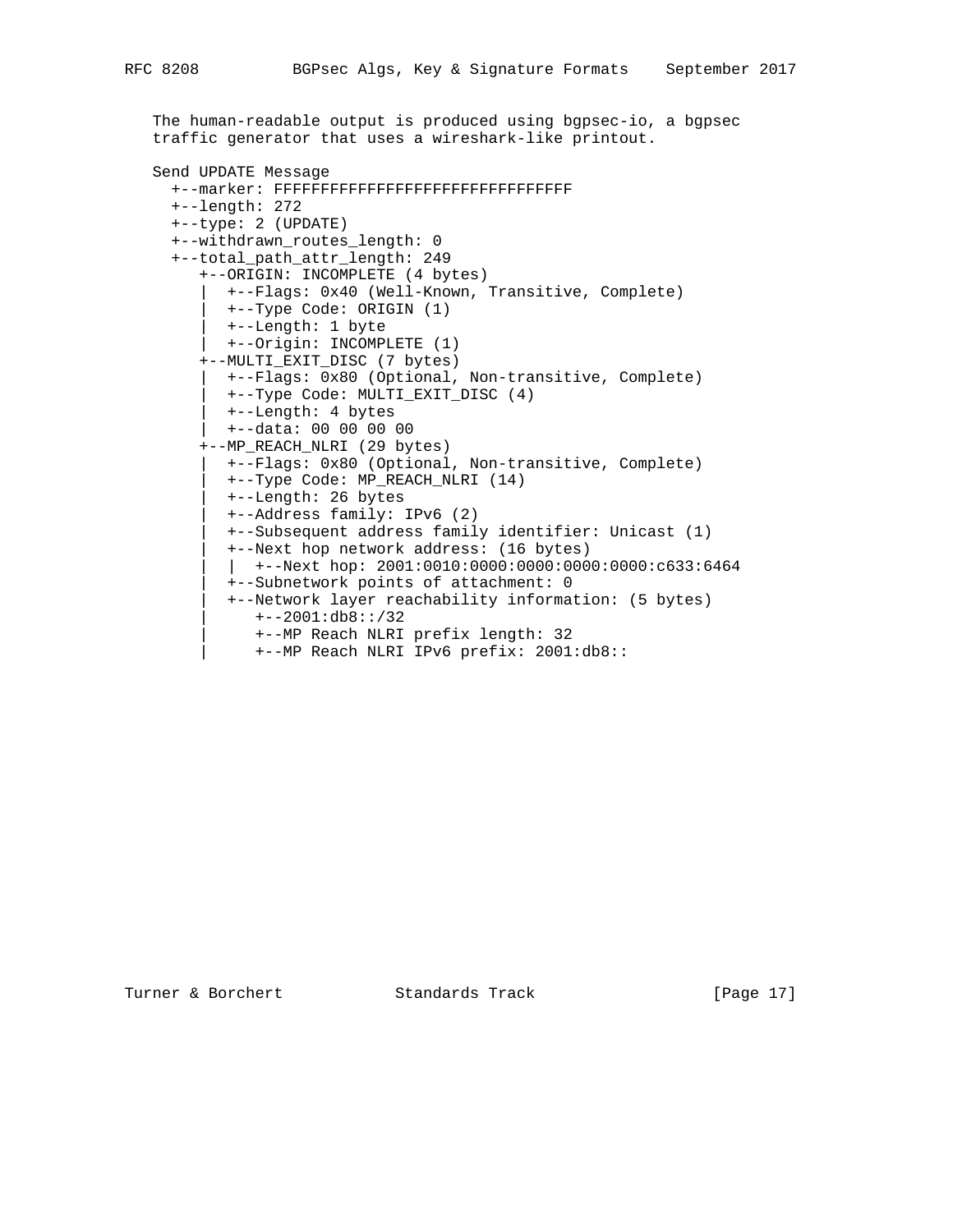```
 +--BGPSEC Path Attribute (209 bytes)
   +--Flags: 0x90 (Optional, Complete, Extended Length)
   +--Type Code: BGPSEC Path Attribute (30)
   +--Length: 205 bytes
   +--Secure Path (14 bytes)
     | +--Length: 14 bytes
     | +--Secure Path Segment: (6 bytes)
       | | +--pCount: 1
       | | +--Flags: 0
     | +--AS number: 65536 (1.0) | +--Secure Path Segment: (6 bytes)
        | +--pCount: 1
         | +--Flags: 0
         | +--AS number: 64496 (0.64496)
   +--Signature Block (191 bytes)
      +--Length: 191 bytes
      +--Algo ID: 1
      +--Signature Segment: (94 bytes)
        | +--SKI: 47F23BF1AB2F8A9D26864EBBD8DF2711C74406EC
         | +--Length: 72 bytes
        | +--Signature: 3046022100EFD48B 2AACB6A8FD1140DD
                       | 9CD45E81D69D2C87 7B56AAF991C34D0E
                       | A84EAF3716022100 D1B94F6251046D21
                       | 36A105B0F4727CC5 BCD674D97D28E61B
                       | 8F43BDDE91C30626
      +--Signature Segment: (94 bytes)
         +--SKI: AB4D910F55CAE71A215EF3CAFE3ACC45B5EEC154
         +--Length: 72 bytes
```

```
 +--Signature: 3046022100EFD48B 2AACB6A8FD1140DD
9CD45E81D69D2C87 7B56AAF991C34D0E
                       A84EAF3716022100 E2A02C68FE53CB96
                       934C781F5A14A297 1979200C9156EDF8
                       55058E8053F4ACD3
```
Turner & Borchert Standards Track [Page 18]